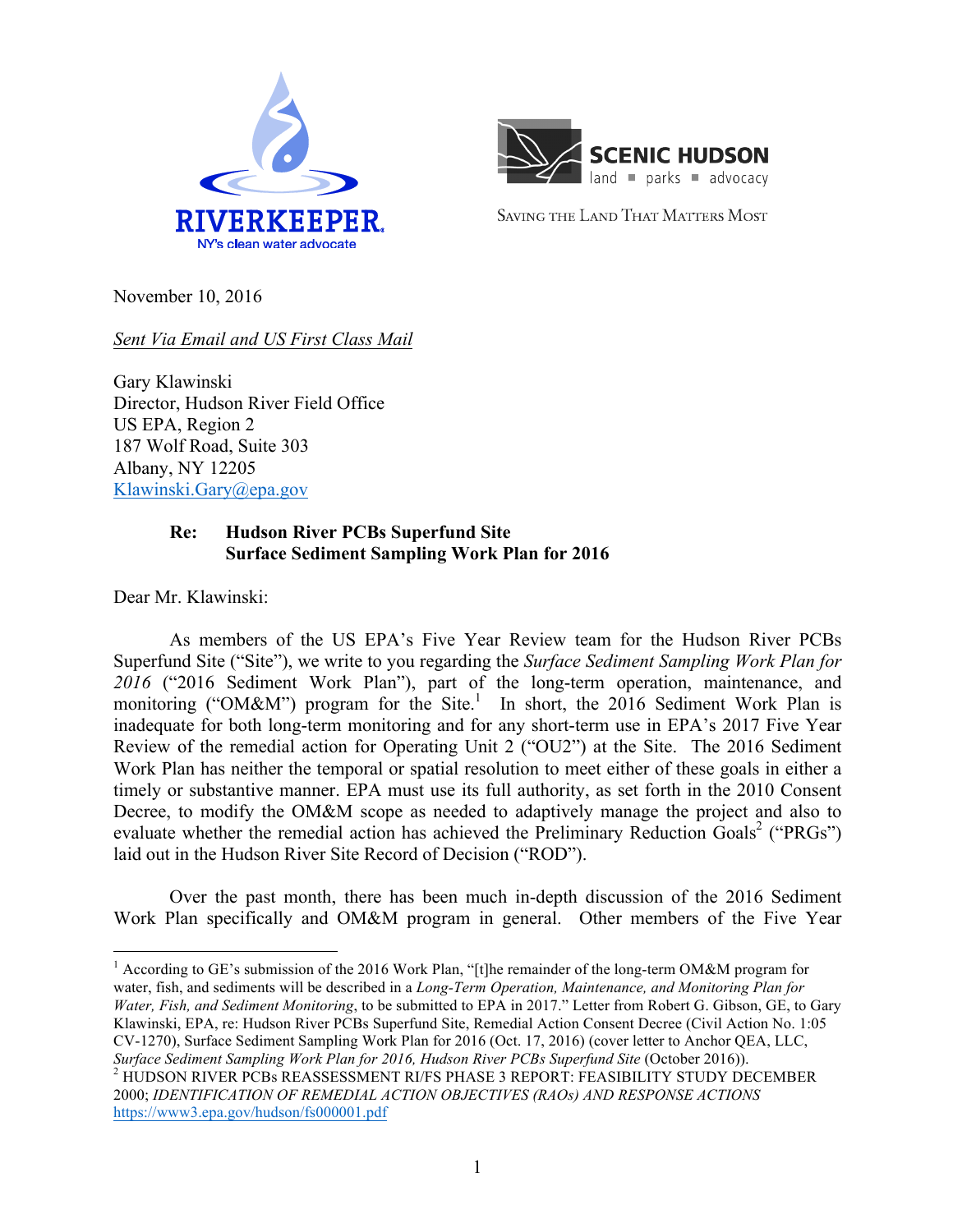Review team, including the New York Department of Environmental Conservation ("NYSDEC"), the National Oceanic and Atmospheric Administration ("NOAA"), and the U.S. Fish and Wildlife Service ("USFWS") (together, the Natural Resource Damages Trustees for the Site), have expressed their concerns with the inadequacy of the 2016 Work Plan, and we support those concerns and incorporate fully herein those stated critiques and recommendations by those agencies, including as stated in NOAA's October 31, 2016 letter to EPA and NYSDEC's October 14, 2016 email (with attachments) to EPA.

## **Background**

Under the 2010 Consent Decree between GE and EPA, GE is required to conduct a longterm OM&M program following completion of the in-river dredging in the Upper Hudson River.<sup>3</sup> Although the 2010 *Operation, Maintenance, and Monitoring Scope for Phase 2 of the Remedial Action* ("Phase 2 OM&M Scope")<sup>4</sup> requires, *inter alia*, post-remediation collection and analysis of sediment samples in both dredged and non-dredged areas in the Upper Hudson River, as part of the 2016 Sediment Work Plan, GE will only be taking sediment samples of the nondredged areas.<sup>5</sup> According to the 2016 Sediment Work Plan, "[t]he primary purpose of this initial round of post-remediation sampling in non-dredge areas is to collect data to establish baseline post-dredging concentrations of [PCBs] in such areas for use as a point of comparison in later sediment sampling rounds to estimate the rate of sediment recovery in such areas."<sup>6</sup>

Despite the fact that the Phase 2 OM&M Scope specifically required that surface sediment sampling be conducted every 3 years (for at least two additional rounds of sampling), EPA, with little to no explanation, is allowing GE to only conduct surface sediment sampling every 5 years, cutting the number of sampling events by one-third right off the bat.<sup>7</sup> Thus, the next round of sampling, including the required sampling of the dredge areas, will not be undertaken until  $2021<sup>8</sup>$ 

The stated Data Quality Objectives ("DQOs") for the overall long-term sediment OM&M plan are:<sup>9</sup>

- Determine post-remediation PCB levels in sediments in non-dredge areas of the Upper Hudson River
- Provide data on Select Areas that exceeded the removal criteria but were not targeted for removal because they were buried by cleaner sediments to assess whether the deposits have experienced erosion.
- Determine sediment recovery rates in non-dredge areas of the Upper Hudson River.

 <sup>3</sup> 2016 Sediment Work Plan, at 1.

<sup>&</sup>lt;sup>4</sup> Attachment E to the 2010 *Statement of Work for Remedial Action and Operation, Maintenance, and Monitoring*. <sup>5</sup> 2016 Sediment Work Plan, at 1. OM&M data collection and analysis must also be done for fish and water, an there are additional sediment OM&M activities that must be done that will have separate OM&M plans. *See id.* <sup>6</sup> *Id.*, at 2. <sup>7</sup> *See id.* <sup>7</sup> *See id.* 

<sup>8</sup> *Id.*

<sup>9</sup> *See id.*, at 3, *citing* to Phase 2 OM&M Scope, at Section 2.3.1.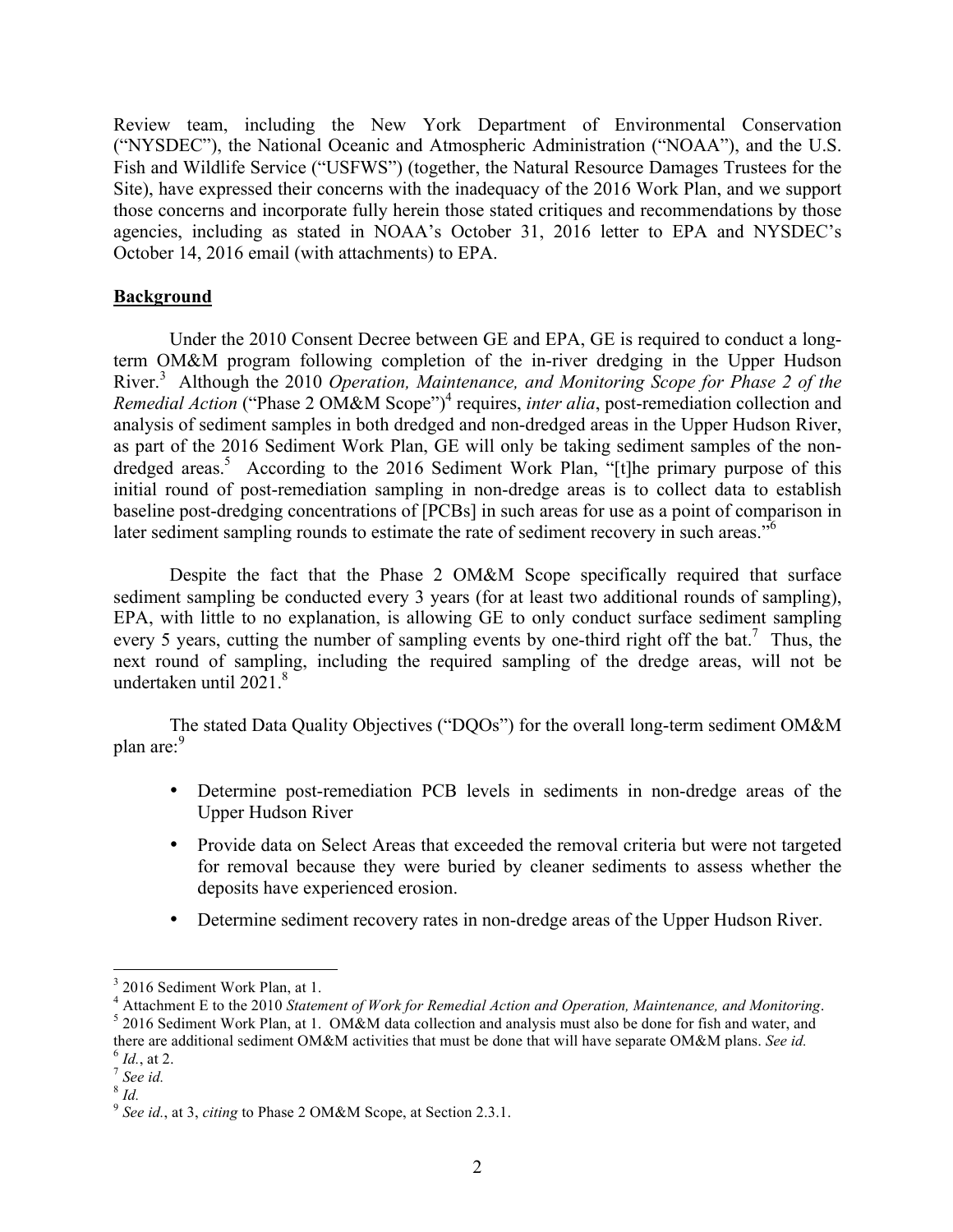• Examine the changes to surface PCB concentrations in backfill areas.

The 2016 Sediment Work plan only attempts to address the first DQO stated above.<sup>10</sup> The data quality goal for the 2016 sampling is to be able to calculate the mean surface PCB concentration in each River Section (RS1, RS2, and RS3).<sup>11</sup> As designed by EPA, the surface sediment samples will be collected from the top 2 inches of each River Section from 226 locations in the non-dredged areas (with an additional 149 samples from within the dredged areas), despite the fact that the Phase 2 OM&M Scope requires a minimum of 500 samples.<sup>12</sup>

According to EPA's consultant's *OM&M Sediment Sampling Design*, <sup>13</sup> "[t]he primary objective of this sampling design is to develop a statistically-based sediment collection plan supporting unbiased estimates of overall river section average Total PCB (TPCB) concentrations in surface sediments, and associated uncertainty bounds in each of three river sections (i.e., RS1, RS2, and RS3) in the Upper Hudson River."<sup>14</sup>

The bottom line is that the OM&M sediment sampling must be designed to appropriately monitor the long-term effectiveness of the OU2 remedial remedy (i.e., the in-river dredging), and this 2016 Sediment Work Plan, as currently designed, fails to do so. Any sediment sampling program—including the 2016 Sediment Work Plan—that does not allow for the use of sediment data to understand why a remedial action objective or remedial goal was or, perhaps more importantly, was *not* met is simply insufficient.

## **The 2016 Work Plan Fails to Monitor the Long-Term Effectiveness of the OU2 Remedial Action**

First, the spatial resolution (i.e., the density of the samples) is too small and more samples must be taken, especially given the variability (heterogeneity) of the lower River Sections 2 and 3. As currently designed, the 2016 Sediment Work Plan will average the sediments collected over each River Section, providing an area-weighed average of the dredged and undredged area averages respectively, and samples will be allocated proportionally to the size of each stratum within each designated river-mile segment.<sup>15</sup> This design however fails to consider the variable distribution of PCBs in sediments remaining in the river and generally the greatly differing degree to which each pool of the river between GE's facility in Fort Edward and the Federal Dam at Troy was subject to cleanup, we reiterate NYSDEC's request that the appropriate level of spatial resolution for OM&M sediment sampling is pool-by-pool, in eight segments rather than three. This is critical because the New York State Department of Health's fish consumption advisory determinations – the Institutional Control on which the EPA is now

<sup>&</sup>lt;sup>10</sup> *Id.* Eventually, this data is anticipated to be used as a baseline for comparison to future average concentrations

and to determine the rate of recovery for the surface sediment PCBs. *Id.*, at 3-4.<br><sup>11</sup> *Id.*<br><sup>12</sup> *Id.*<br><sup>13</sup> *See* 2016 Sediment Work Plan, Attachment A, Kern Statistical Services, *OM&M Sediment Sampling Design* (Oct.<br>5

<sup>&</sup>lt;sup>15</sup> *Id.* "For example, if a particular one-mile segment contains 10% of the undredged area, then 10% of the samples for undredged areas will be allocated to that segment.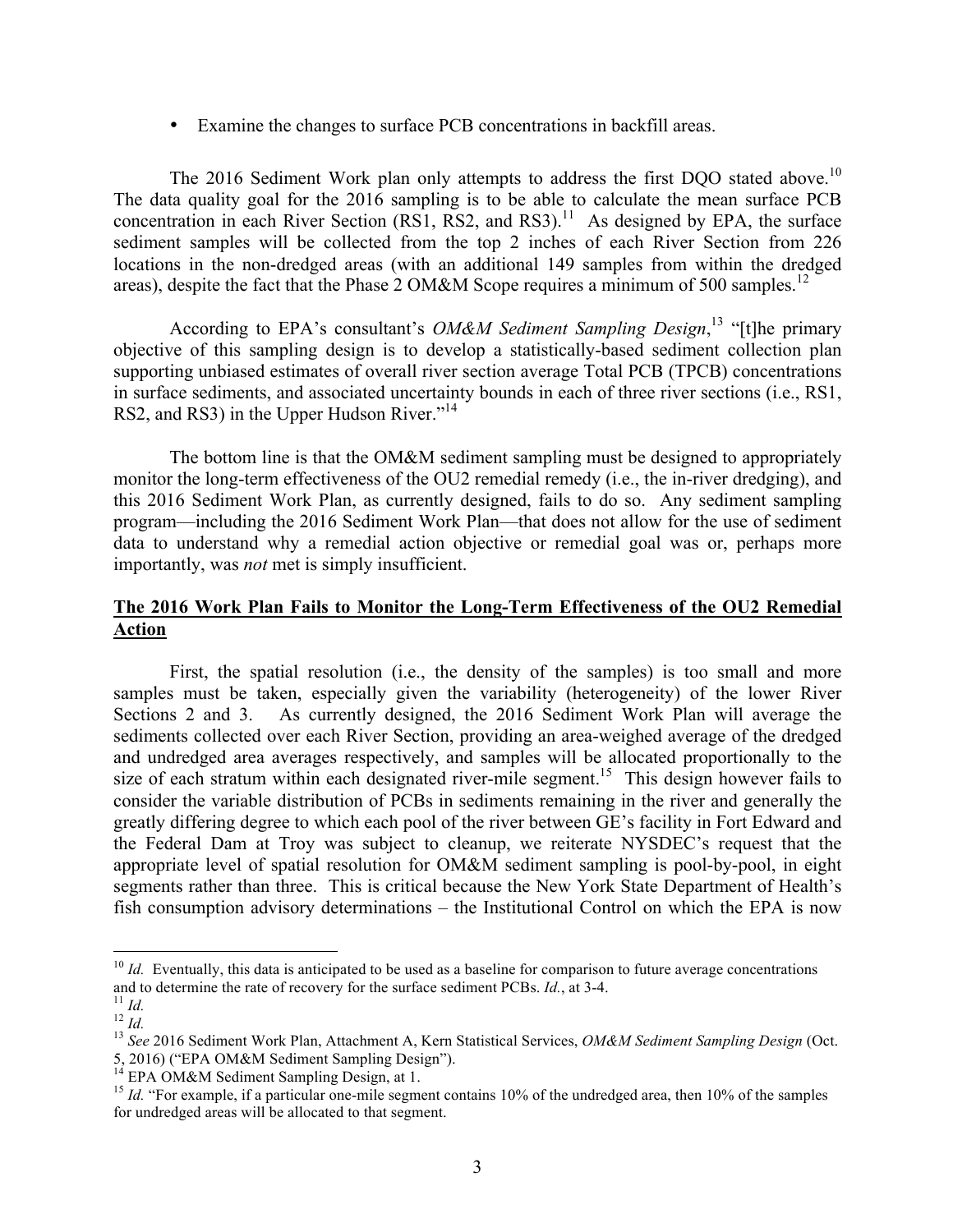hanging its hat – are made. As NOAA stated: "The river pool approach is essential to establishing a surface sediment baseline for evaluations of fish exposure, PCB loading to the Lower Hudson River, and the rate of recovery of the system." The River Section basis proposed by EPA is simply too large and makes it too difficult to diagnose any potential problems with the performance of the OU2 remedy. It must be changed to a pool-by-pool sampling basis.

Additionally, additional stratum need to be added to the 2016 Sediment Work Plan. The Work Plan is specifically designed to preclude sampling within 25 feet of the boundary of a dredged Certification Unit ("CU").<sup>16</sup> However, data indicates that these adjacent areas have higher PCB levels that are not, or may not be, similar to either the dredged areas or the large non-dredged areas. The current stratified random sampling design is likely to miss these adjacent areas and provide insufficient data from these areas. Thus, if specific areas are excluded from sampling by design, then those areas may be inadequately represented in the final sampling. Consequently, an additional stratum must be added for the areas immediately adjacent to the dredged areas, separate and apart from the "non-dredge" area currently contemplated by the 2016 Sediment Work Plan.<sup>17</sup> As NOAA explained: "the random sample design framework [currently designed] essentially guarantees that areas of most concern – the highly contaminated areas in RS2 & RS3 immediately surrounding the dredged areas –will not be sampled to any meaningful degree."

Second, the temporal resolution (i.e., the timing of the sampling) is too long and sampling needs to occur at smaller time intervals, especially given that the 2010 Phase 2 OM&M Scope requires samples to be taken every 3 years. NYSDEC previously and specifically requested that the OM&M sediment sampling program be robust enough to discern the rate of decline, if any, of the PCBs in the sediment in Hudson River within 5 years; we agree and the 2016 Sediment Work Plan should be designed to do just that. As NYSDEC requested, EPA should direct that an increased number of samples be collected such that there is a statistical power to determine any sediment concentration trends in 5 rather than 10 years. There is no reason to delay the results of this program, especially since the 2002 Record of Decision anticipated that one remedial goal would be reached within 5 years after completion of the dredging,<sup>18</sup> and others would be reached in less than 10 years post-dredging.

Additionally, it is critical that the sediment sampling program be designed to document the rate of recovery post-dredging as compared to the anticipated rate of recovery set forth in the decision documents. As NYSDEC explained, without such sampling and evaluation, EPA cannot claim to be implementing an MNR remedy.

As well, as both NYSDEC and NOAA requested, the OM&M sampling needs to measure PCBs in the top 12 inches of sediment, and not be limited to merely the top 2 inches, which is consistent with the ROD and will have a higher degree of certainty.

<sup>&</sup>lt;sup>16</sup> 2016 Sediment Work Plan, at 5.<br><sup>17</sup> These adjacent areas should be a third stratum, and EPA should consider not utilizing a randomized approach for this stratum because there are data to indicate that these areas differ from either of the other two. The sampling design for this adjacent area needs to be based on what is known of the PCB levels from the last set of samples,

either the post dredge confirmation or the pre-dredge remedial design samples. <sup>18</sup> *See* EPA, Hudson River Superfund Site Record of Decision (2002), at 103.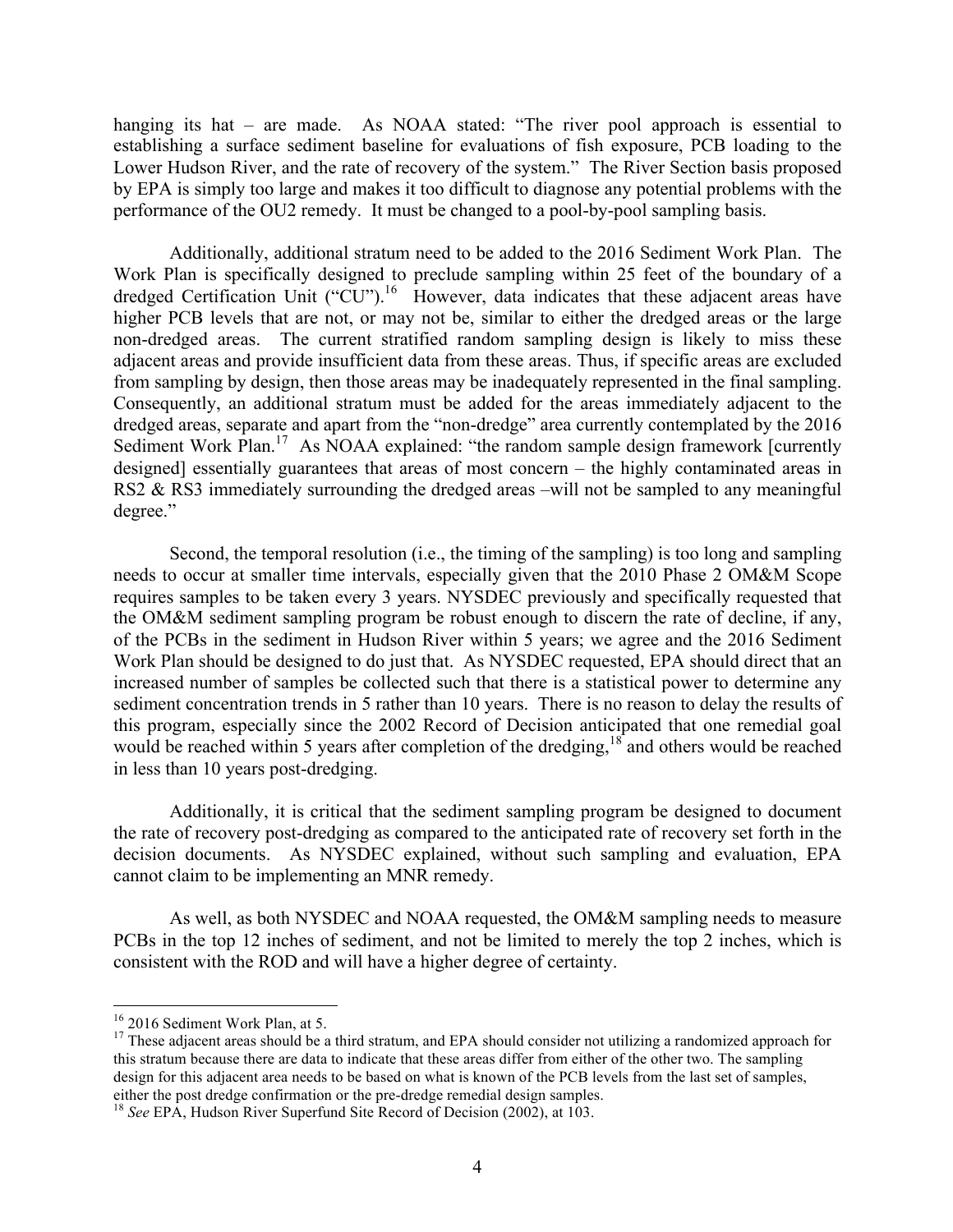Third, the analytical test method for measuring the PCBs in the samples is outdated and the method must be updated. The 2016 Sediment Work Plan indicates that PCBs will be measured via Method 8082 (modified via the Green Bay procedure) and EPA indicates that 4% of the samples will also use Method 1668 to measure PCBs. Given the greater accuracy of Method 1668, the justification for relying on the older and less accurate Method 8082 is unclear. As EPA moves away from using Method 8082, and adopts method 1668, there will be a problem unless a much larger percentage of samples use both methods to co-calibrate conversions. For these reasons, EPA should increase the number of samples collected in every reach of the river to ensure sufficient data is available for substantive and statistically significant comparisons between the methods to facilitate accurate conversion before EPA switches to only method 1668 for OM&M sediment samples in the future.<sup>19</sup>

Fourth, the sediment sampling plan will measure Be-7, a naturally-occurring radioactive element that has a short half-life (approx. 50 days). As a result, this measurement will indicate only the presence of newly deposited sediment, within a period of about 200 days, after which its presence is not detectable in sediments. This sampling method will not indicate longer term sedimentation rates,  $20$  a critically important process for monitored natural recovery ("MNR") at the Site. The OM&M sediment sampling plan should include sediment traps or another effective method that measures sediment deposition directly for measuring the sediment deposition rate. An additional benefit of sediment traps is that this method is useful in places that are known to collect sediment: that maybe have lower flow rates, less scour, and are not as disturbed.

Finally, NYSDEC, in its comments to EPA on the 2016 Sediment Work Plan, explained that the OM&M sediment sampling plan for the Site should include the following additional DQOs and, critically, *should be designed to meet them*:

- 1) For the Upper Hudson River: Quantify, on a reach-by-reach basis, the distribution of PCBs in the surface sediments, in order to: (1) confirm the hypothesis that the dredging remedy achieved the anticipated reduction in surface sediment PCBs concentrations; (2) quantify PCB distribution in surface sediments at the start of the MNR period; and (3) provide sufficient measurements to allow for quantification of temporal trend on a river-reach basis within 5 years.
- 2) For the Lower Hudson River: Quantify, on an appropriate spatial scale, the distribution of PCBs in the surface sediments in the lower Hudson, in order to: (1) confirm the hypothesis that the dredging remedy in the Upper Hudson River will result in a reduction in surface sediment Total PCBs in the Lower Hudson River; (2) quantify PCB distribution in surface sediments at the start of the MNR period in the Lower Hudson River; and (3) provide sufficient measurements to allow for quantification of temporal trend on an appropriate spatial scale within 5 years.

<sup>&</sup>lt;sup>19</sup> NYSDEC's comments also note the problems associated with Method 8082, and calls for at least a subset of the samples to be run by Method 1668, with EPA taking a sufficiently robust number of samples to be analyzed by both the arochlor and congener methods to establish a sufficiently precise relationship between the two. NOAA's letter calls for at least 25% of the samples to be analyzed as splits by Method 1668.

 $20$  The Be-7 measuring method will not determine sediment deposition over multiple years unless the samples are collected every 200 days.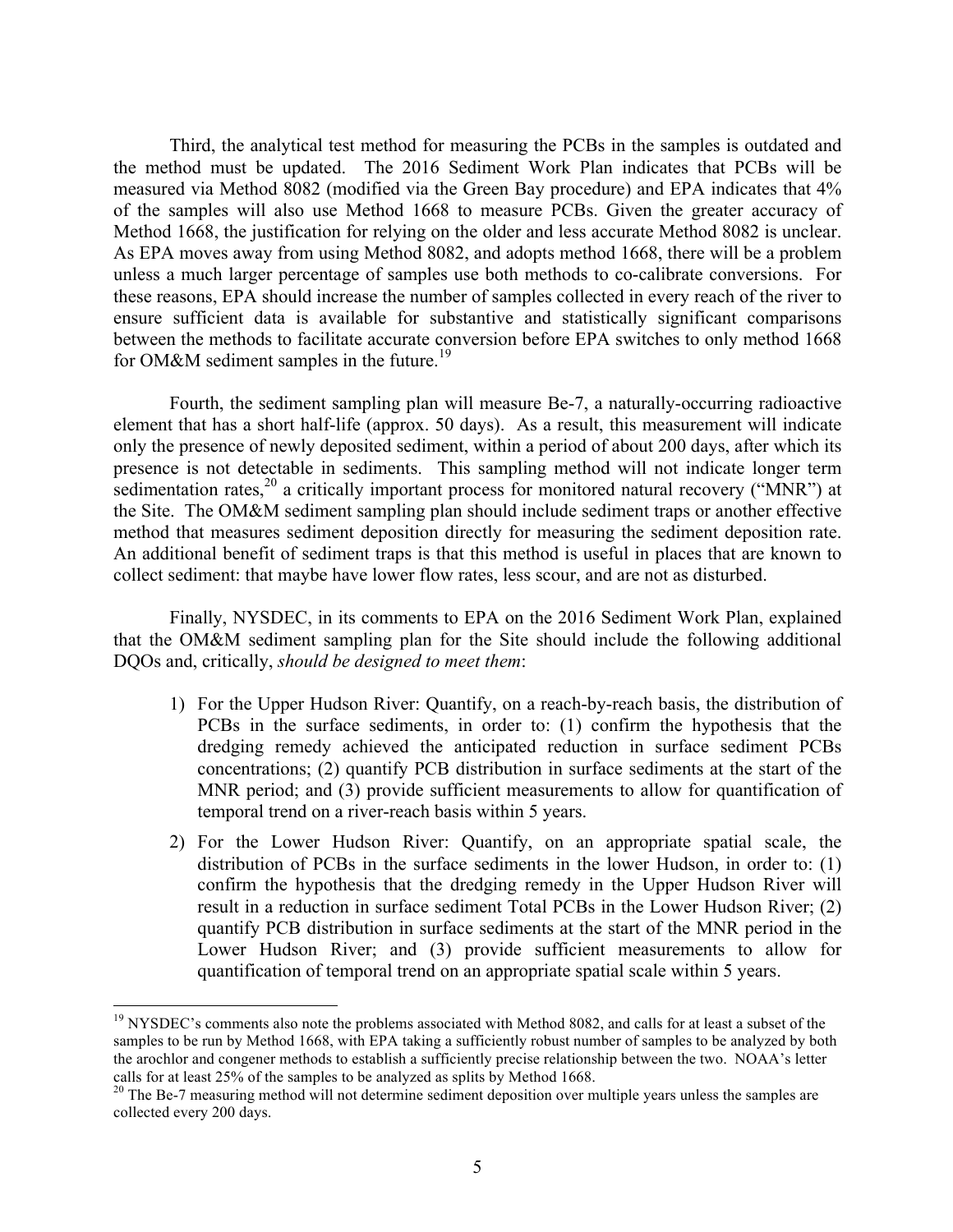We support and agree with NYSDEC's recommendations for additional DQOs and incorporate them fully herein.<sup>21</sup>

For all these reasons, the 2016 Sediment Work Plan fails to appropriately or effectively monitor the long-term effectiveness of the OU2 remedial action, and EPA should make those recommended changes to the OM&M sediment sampling design that are discussed herein, as well as those set forth by NYSDEC's and NOAA's comments.

## **The 2016 Work Plan Fails to Assess the Protectiveness of the OU2 Remedial Action**

EPA ostensibly requested GE to "conduct the first year of one component of the longterm [OM&M] program for sediments in  $2016^{32}$  in order to try to use that information in its 2017 Five Year Review protectiveness assessment. However, it is quite clear that the 2016 Work Plan was not designed to be used as part of the Five Year Review protectiveness determination. As NOAA stated in it's letter: "[t]he proposed sediment OMM plan is not adequate to provide critical information needed to evaluate remedy effectiveness and protectiveness."

First, the purpose of the 2016 Sediment Work Plan is to attempt to set a baseline for longterm sediment monitoring; it is not designed to assess the effectiveness or protectiveness of the in-river dredging remedy for OU2 that ended in 2015. As such, the sediment sampling plan is simply not asking the right question(s) for the purposes of a Five Year Review analysis.

Second, in addition to those temporal resolution issues discussed above, the 5-year interval for the sediment sampling is too long, is not in compliance with the decision documents, and cannot be used to technically track the effectiveness and protectiveness of the remedy for the purposes of this and future Five Year Reviews. As an example of the problems associated with only sampling every five years, if EPA waits the five years, then the data from that sampling will not be available until the sixth year and EPA will not be able to use the data for the next Five Year Review in 2022. The sampling should be repeated every 3 years as required by the Phase 2 OM&M Scope.

Thus, for all these reasons, EPA cannot appropriately use any data collected pursuant to the 2016 Sediment Work Plan for its 2017 Five Year Review of the protectiveness of the remedial action for OU2.

EPA has the authority and has stated its willingness to modify the OM&M scope, including the 2016 Sediment Work Plan, as needed to adaptively manage the project. EPA must increase the scope of the post-dredging sediment sampling and require GE to take more samples more frequently in order to ensure that the remedy is effective and protective of human health and the environment, and if not, to accurately discern the shortcomings and design a solution.

<sup>&</sup>lt;sup>21</sup> Although these comments do not reiterate each and every recommendation of NYSDEC and/or NOAA, we do support those agency's comments in full.<br><sup>22</sup> *See* Letter from Robert G. Gibson, GE, to Gary Klawinski, EPA, re: Hudson River PCBs Superfund Site,

Remedial Action Consent Decree (Civil Action No. 1:05 CV-1270), Surface Sediment Sampling Work Plan for 2016 (Oct. 17, 2016).